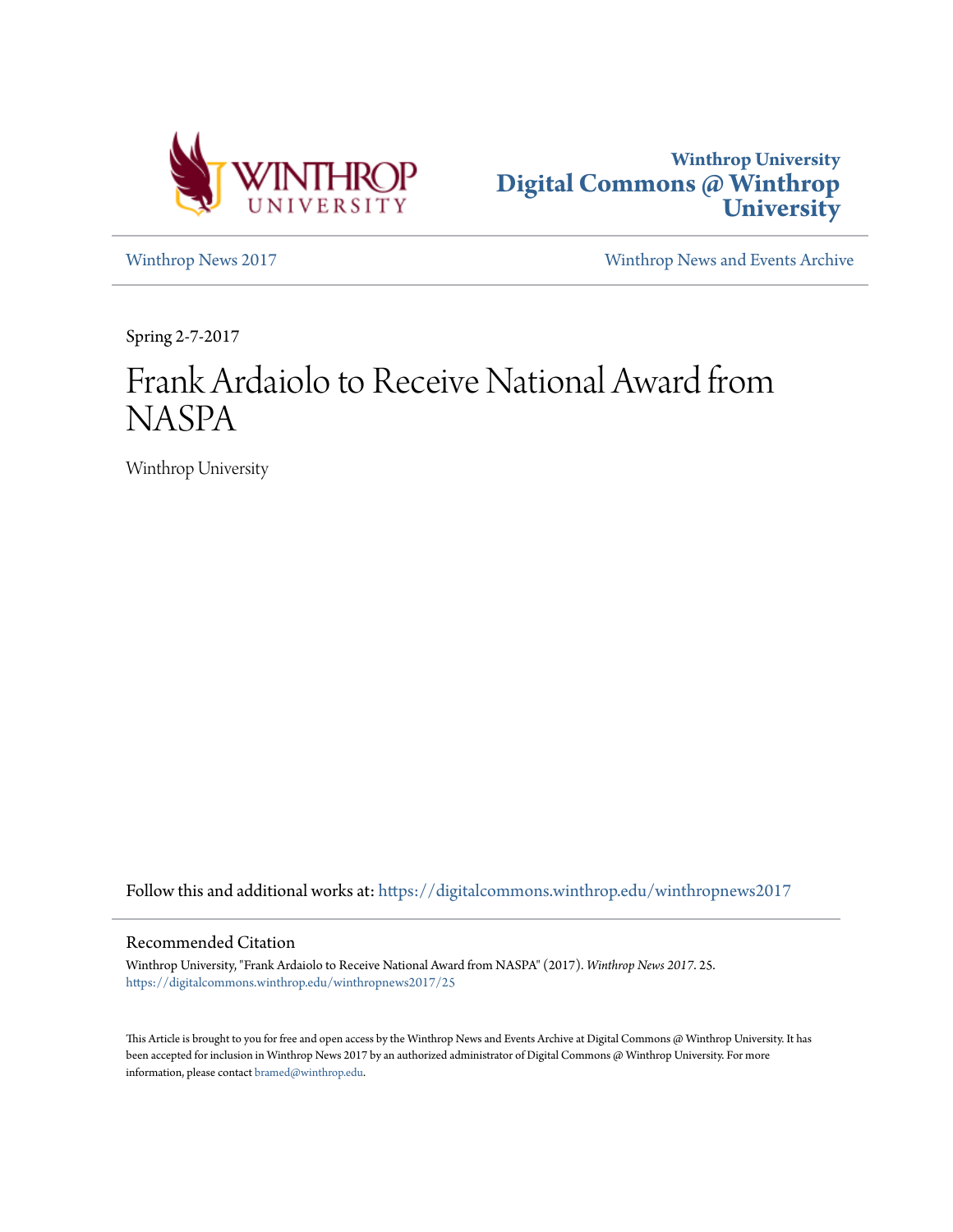



**AFFAIRS ATHLETICS GIVING**

02/07/2017

**ABOUT ADMISSIONS & AID ACADEMICS STUDENT**

**O** SHARE

上没身。

All News Archives RSS News Feeds Winthrop in the News

# **Frank Ardaiolo to Receive National Award from NASPA**

### **Quick Facts**

**Figure 1** Frank P. Ardaiolo, vice president for student life at Winthrop, was selected as the recipient of the 2017 Scott Goodnight Award for Outstanding Performance as a Dean.

Ardaiolo will be honored in March at the 2017 NASPA Annual Conference in San Antonio, Texas.



WASHINGTON, D.C. — Each year, NASPA - Student Affairs Administrators in Higher Education - **recognizes members who are doing outstanding work in the student affairs profession**. Frank P. Ardaiolo, vice president for student life at Winthrop University, was selected as the **recipient of the 2017 Scott Goodnight Award for Outstanding Performance as a Dean**.

Frank Ardaiolo

This award, named for NASPA's founding chair of the Board of Directors (1919-20) and former dean of men at the University of Wisconsin, is presented to a dean or senior student affairs officer who has **demonstrated sustained professional achievement in student affairs work**, innovative response in meeting students'

varied and emerging needs, effectiveness in developing staff, and leadership in community and college or university affairs. The award recipient must also have earned stature among and support of students, faculty, and fellow administrators on campus, and made significant contributions to the field through publications or involvement in professional associations.

In his role as vice president for student life, Ardaiolo developed courses for the new leadership minor program. For many years, he has taken students abroad for seminars on global citizenship and leadership. He has published more than 30 monograph chapters, articles and essays on legal issues, quality improvement, adult learners, student affairs/academic affairs collaboration, civic engagement and African politics.

"He brought to the table a passion for excellence, a deep personal commitment to students' development and well-being, and a willingness to roll up his sleeves and get things done," said Brien Lewis, J.D, president of Catawba College and the first dean of Winthrop's University College. "He pushed forcefully for increased resources for (and focus on) student-related initiatives to ensure they would have the kind of support from faculty and administration needed to deliver strong programs for the benefit of students."

Prior to his work at Winthrop, Ardaiolo served as director of residence life at Belmont Abbey College, associate dean of students at the University of South Carolina, and assistant vice president and dean of students at the University of Connecticut. Ardaiolo also served on both the NASPA Foundation Board of Directors as chair and the NASPA Board of Directors as the Region III vice president during his long NASPA tenure.

"Every step along my professional journey from undergraduate tenure to my current deanly duties, Dr. A has provided an optimal mismatch of support," said Andrew Wilson '02, dean, academic and student services, Johns Hopkins University. "I have him to thank for my focus on becoming, and sustaining my life as, a scholar practitioner."

Ardaiolo and one other Goodnight National Award winner **will be honored in March at the 2017 NASPA Annual Conference** in San Antonio, Texas.

For more information, please contact Winthrop's Office of University Communications and Marketing